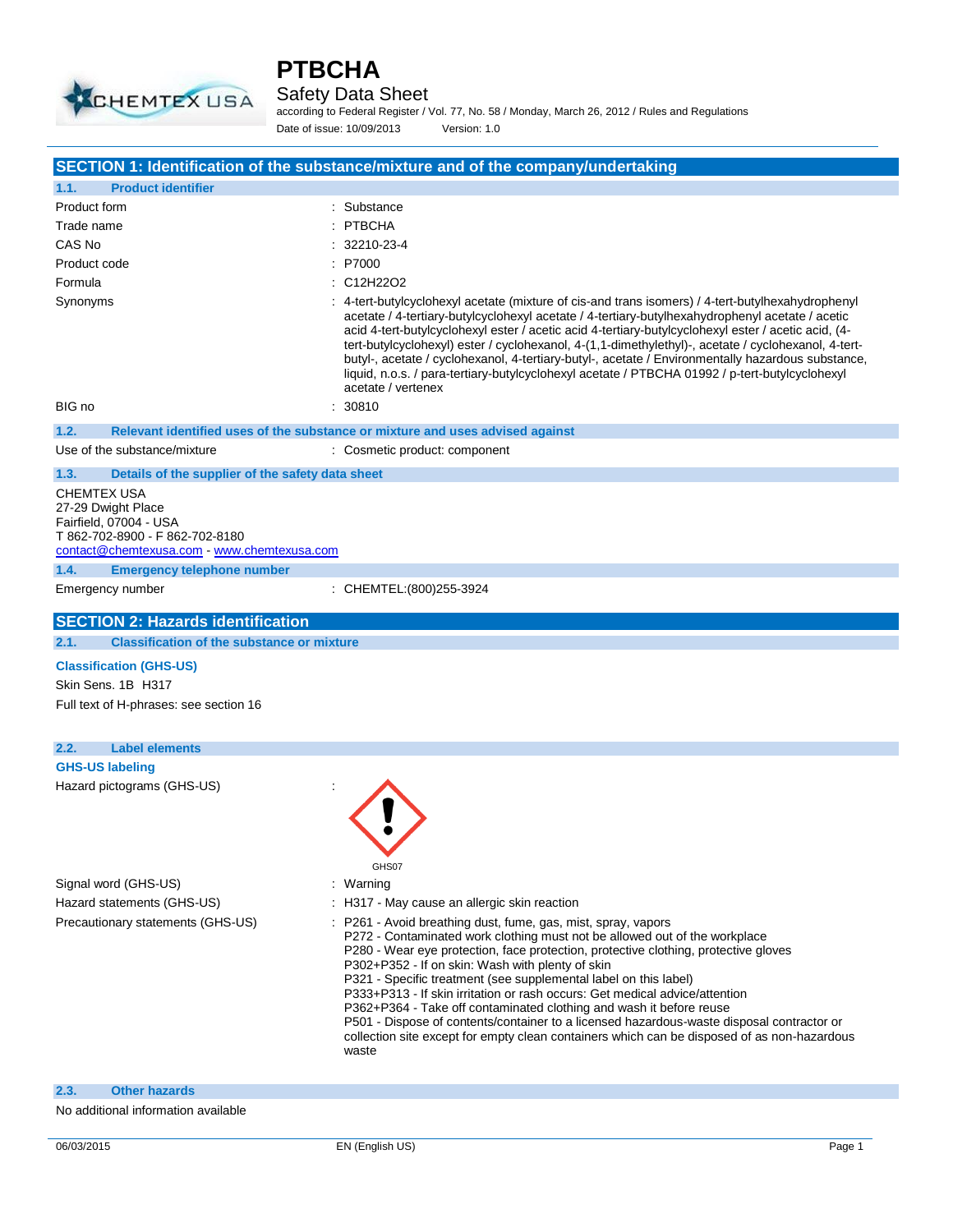Safety Data Sheet

according to Federal Register / Vol. 77, No. 58 / Monday, March 26, 2012 / Rules and Regulations

### **2.4. Unknown acute toxicity (GHS-US)**

### Not applicable

### **SECTION 3: Composition/information on ingredients**

| 3.1.                                 | <b>Substance</b>                                                           |                                    |                                                                                                                                                                                                                                                                                                                                                                                                                                                                                                                                                                                                                                                                                                      |     |                                |
|--------------------------------------|----------------------------------------------------------------------------|------------------------------------|------------------------------------------------------------------------------------------------------------------------------------------------------------------------------------------------------------------------------------------------------------------------------------------------------------------------------------------------------------------------------------------------------------------------------------------------------------------------------------------------------------------------------------------------------------------------------------------------------------------------------------------------------------------------------------------------------|-----|--------------------------------|
| <b>Name</b>                          |                                                                            |                                    | <b>Product identifier</b>                                                                                                                                                                                                                                                                                                                                                                                                                                                                                                                                                                                                                                                                            | %   | <b>Classification (GHS-US)</b> |
| (Main constituent)                   | 4-tert-Butylcyclohexyl acetate                                             |                                    | (CAS No) 32210-23-4                                                                                                                                                                                                                                                                                                                                                                                                                                                                                                                                                                                                                                                                                  | 100 | Skin Sens. 1B, H317            |
|                                      | Full text of H-phrases: see section 16                                     |                                    |                                                                                                                                                                                                                                                                                                                                                                                                                                                                                                                                                                                                                                                                                                      |     |                                |
| 3.2.                                 | <b>Mixture</b>                                                             |                                    |                                                                                                                                                                                                                                                                                                                                                                                                                                                                                                                                                                                                                                                                                                      |     |                                |
| Not applicable                       |                                                                            |                                    |                                                                                                                                                                                                                                                                                                                                                                                                                                                                                                                                                                                                                                                                                                      |     |                                |
|                                      | <b>SECTION 4: First aid measures</b>                                       |                                    |                                                                                                                                                                                                                                                                                                                                                                                                                                                                                                                                                                                                                                                                                                      |     |                                |
| 4.1.                                 | <b>Description of first aid measures</b>                                   |                                    |                                                                                                                                                                                                                                                                                                                                                                                                                                                                                                                                                                                                                                                                                                      |     |                                |
|                                      | First-aid measures general                                                 | possible).                         | : Check the vital functions. Unconscious: maintain adequate airway and respiration. Respiratory<br>arrest: artificial respiration or oxygen. Cardiac arrest: perform resuscitation. Victim conscious<br>with laboured breathing: half-seated. Victim in shock: on his back with legs slightly raised.<br>Vomiting: prevent asphyxia/aspiration pneumonia. Prevent cooling by covering the victim (no<br>warming up). Keep watching the victim. Give psychological aid. Keep the victim calm, avoid<br>physical strain. Depending on the victim's condition: doctor/hospital. Never give anything by<br>mouth to an unconscious person. If you feel unwell, seek medical advice (show the label where |     |                                |
|                                      | First-aid measures after inhalation                                        |                                    | : Remove the victim into fresh air. Respiratory problems: consult a doctor/medical service.<br>Assure fresh air breathing. Allow the victim to rest.                                                                                                                                                                                                                                                                                                                                                                                                                                                                                                                                                 |     |                                |
|                                      | First-aid measures after skin contact                                      |                                    | : Wash immediately with lots of water. Soap may be used. Take victim to a doctor if irritation<br>persists. Remove affected clothing and wash all exposed skin area with mild soap and water,<br>followed by warm water rinse.                                                                                                                                                                                                                                                                                                                                                                                                                                                                       |     |                                |
|                                      | First-aid measures after eye contact                                       |                                    | Rinse immediately with plenty of water. Do not apply neutralizing agents. Take victim to an<br>ophthalmologist if irritation persists. Rinse immediately with plenty of water. Obtain medical<br>attention if pain, blinking or redness persist.                                                                                                                                                                                                                                                                                                                                                                                                                                                     |     |                                |
|                                      | First-aid measures after ingestion                                         |                                    | Rinse mouth with water. Call Poison Information Centre (www.big.be/antigif.htm). Consult a<br>doctor/medical service if you feel unwell. Ingestion of large quantities: immediately to hospital.<br>Rinse mouth. Do NOT induce vomiting. Obtain emergency medical attention.                                                                                                                                                                                                                                                                                                                                                                                                                         |     |                                |
| 4.2.                                 | Most important symptoms and effects, both acute and delayed                |                                    |                                                                                                                                                                                                                                                                                                                                                                                                                                                                                                                                                                                                                                                                                                      |     |                                |
|                                      | Symptoms/injuries                                                          |                                    | : Not expected to present a significant hazard under anticipated conditions of normal use.                                                                                                                                                                                                                                                                                                                                                                                                                                                                                                                                                                                                           |     |                                |
|                                      | Symptoms/injuries after inhalation                                         |                                    | : EXPOSURE TO HIGH CONCENTRATIONS: Irritation of the respiratory tract. Irritation of the<br>nasal mucous membranes.                                                                                                                                                                                                                                                                                                                                                                                                                                                                                                                                                                                 |     |                                |
| Symptoms/injuries after skin contact |                                                                            | : Tingling/irritation of the skin. |                                                                                                                                                                                                                                                                                                                                                                                                                                                                                                                                                                                                                                                                                                      |     |                                |
|                                      | Symptoms/injuries after eye contact                                        |                                    | : Irritation of the eye tissue.                                                                                                                                                                                                                                                                                                                                                                                                                                                                                                                                                                                                                                                                      |     |                                |
| 4.3.                                 | Indication of any immediate medical attention and special treatment needed |                                    |                                                                                                                                                                                                                                                                                                                                                                                                                                                                                                                                                                                                                                                                                                      |     |                                |
|                                      | No additional information available                                        |                                    |                                                                                                                                                                                                                                                                                                                                                                                                                                                                                                                                                                                                                                                                                                      |     |                                |
|                                      | <b>SECTION 5: Firefighting measures</b>                                    |                                    |                                                                                                                                                                                                                                                                                                                                                                                                                                                                                                                                                                                                                                                                                                      |     |                                |
| 5.1.                                 | <b>Extinguishing media</b>                                                 |                                    |                                                                                                                                                                                                                                                                                                                                                                                                                                                                                                                                                                                                                                                                                                      |     |                                |
|                                      | Suitable extinguishing media                                               |                                    | : Water spray. Polyvalent foam. BC powder. Carbon dioxide. Foam. Dry powder. Carbon dioxide.<br>Water spray. Sand.                                                                                                                                                                                                                                                                                                                                                                                                                                                                                                                                                                                   |     |                                |
|                                      | Unsuitable extinguishing media                                             |                                    | : No unsuitable extinguishing media known. Do not use a heavy water stream.                                                                                                                                                                                                                                                                                                                                                                                                                                                                                                                                                                                                                          |     |                                |
| 5.2.                                 | Special hazards arising from the substance or mixture                      |                                    |                                                                                                                                                                                                                                                                                                                                                                                                                                                                                                                                                                                                                                                                                                      |     |                                |
| Fire hazard                          |                                                                            |                                    | : DIRECT FIRE HAZARD. Combustible. INDIRECT FIRE HAZARD. Temperature above<br>flashpoint: higher fire/explosion hazard.                                                                                                                                                                                                                                                                                                                                                                                                                                                                                                                                                                              |     |                                |
| <b>Explosion hazard</b>              |                                                                            |                                    | : DIRECT EXPLOSION HAZARD. No data available on direct explosion hazard. INDIRECT<br>EXPLOSION HAZARD. No data available on indirect explosion hazard.                                                                                                                                                                                                                                                                                                                                                                                                                                                                                                                                               |     |                                |
| Reactivity                           |                                                                            |                                    | : Upon combustion: CO and CO2 are formed.                                                                                                                                                                                                                                                                                                                                                                                                                                                                                                                                                                                                                                                            |     |                                |
| 5.3.                                 | <b>Advice for firefighters</b>                                             |                                    |                                                                                                                                                                                                                                                                                                                                                                                                                                                                                                                                                                                                                                                                                                      |     |                                |
|                                      | Precautionary measures fire                                                |                                    | : Exposure to fire/heat: keep upwind. Exposure to fire/heat: seal off low-lying areas. Exposure to<br>fire/heat: have neighbourhood close doors and windows.                                                                                                                                                                                                                                                                                                                                                                                                                                                                                                                                         |     |                                |
|                                      | Firefighting instructions                                                  |                                    | Take account of environmentally hazardous firefighting water. Use water moderately and if<br>possible collect or contain it. Use water spray or fog for cooling exposed containers. Exercise<br>caution when fighting any chemical fire. Avoid (reject) fire-fighting water to enter environment.                                                                                                                                                                                                                                                                                                                                                                                                    |     |                                |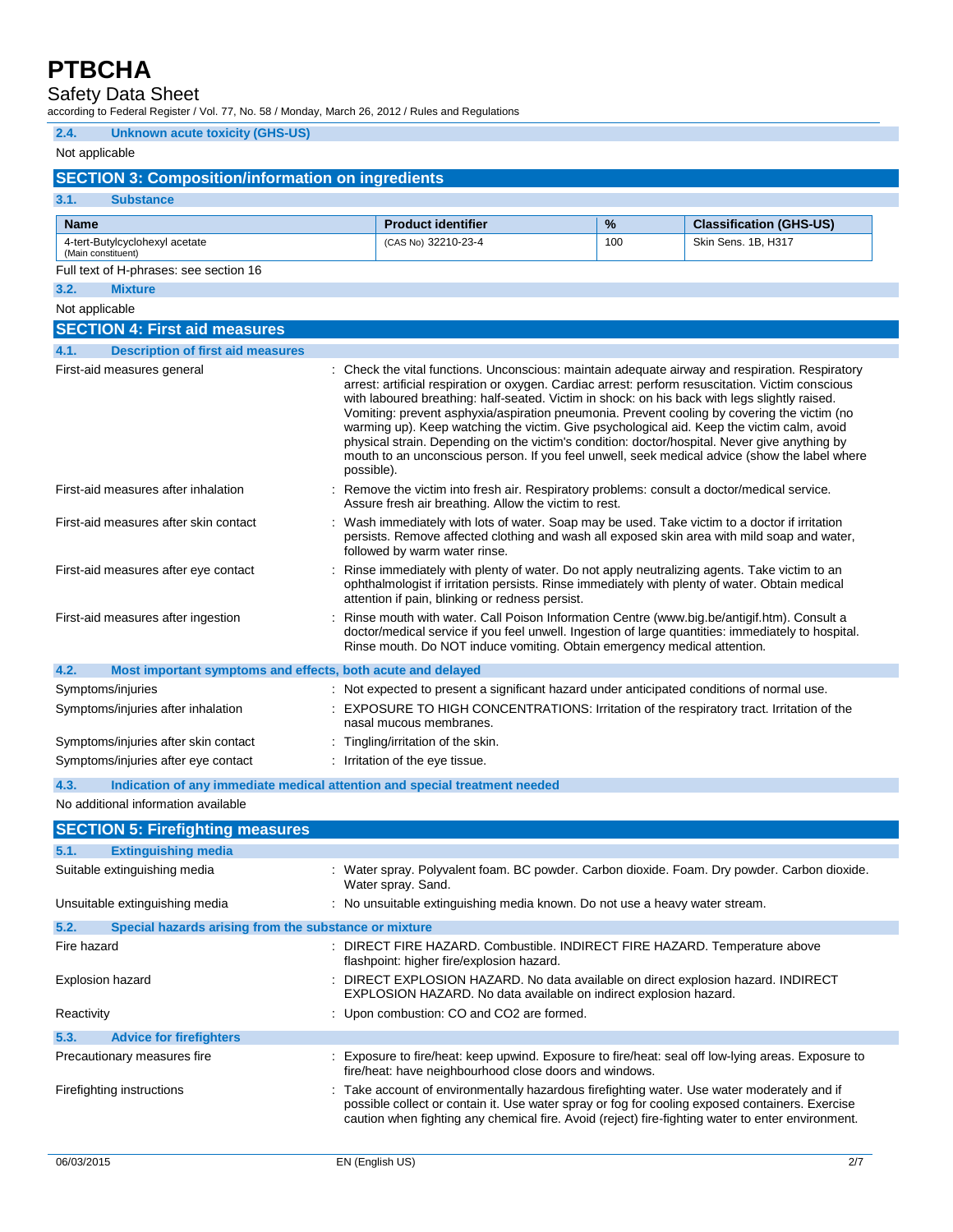Safety Data Sheet

according to Federal Register / Vol. 77, No. 58 / Monday, March 26, 2012 / Rules and Regulations

Protection during firefighting **intercontagative and the exposure:** compressed air/oxygen apparatus. Do not enter fire area without proper protective equipment, including respiratory protection.

|        | <b>SECTION 6: Accidental release measures</b>                       |                                                                                                                                                         |  |
|--------|---------------------------------------------------------------------|---------------------------------------------------------------------------------------------------------------------------------------------------------|--|
| 6.1.   | Personal precautions, protective equipment and emergency procedures |                                                                                                                                                         |  |
| 6.1.1. | For non-emergency personnel                                         |                                                                                                                                                         |  |
|        | Protective equipment                                                | : Gloves. Face-shield. Protective clothing.                                                                                                             |  |
|        | Emergency procedures                                                | : Mark the danger area. Wash contaminated clothes. Evacuate unnecessary personnel.                                                                      |  |
| 6.1.2. | For emergency responders                                            |                                                                                                                                                         |  |
|        | Protective equipment                                                | : Equip cleanup crew with proper protection.                                                                                                            |  |
|        | Emergency procedures                                                | : Ventilate area.                                                                                                                                       |  |
| 6.2.   | <b>Environmental precautions</b>                                    |                                                                                                                                                         |  |
|        |                                                                     | Provent soil and water pollution. Provent spreading in sewers, Provent entry to sewers and public waters. Notify authorities if liquid enters sewers or |  |

Prevent soil and water pollution. Prevent spreading in sewers. Prevent entry to sewers and public waters. Notify authorities if liquid enters sewers or public waters.

| 6.3.                    | Methods and material for containment and cleaning up |                                                                                                                                                                                                                                                                                                                                                                                                                                                                                      |
|-------------------------|------------------------------------------------------|--------------------------------------------------------------------------------------------------------------------------------------------------------------------------------------------------------------------------------------------------------------------------------------------------------------------------------------------------------------------------------------------------------------------------------------------------------------------------------------|
| For containment         |                                                      | : Contain released substance, pump into suitable containers. Consult "Material-handling" to<br>select material of containers. Plug the leak, cut off the supply. Dam up the liquid spill.                                                                                                                                                                                                                                                                                            |
| Methods for cleaning up |                                                      | : Take up liquid spill into inert absorbent material, e.g.: sand/earth. Scoop absorbed substance<br>into closing containers. Carefully collect the spill/leftovers. See "Material-handling" for suitable<br>container materials. Clean contaminated surfaces with an excess of water. Wash clothing and<br>equipment after handling. Soak up spills with inert solids, such as clay or diatomaceous earth<br>as soon as possible. Collect spillage. Store away from other materials. |
| 6.4.                    | <b>Reference to other sections</b>                   |                                                                                                                                                                                                                                                                                                                                                                                                                                                                                      |

See Heading 8. Exposure controls and personal protection.

| <b>SECTION 7: Handling and storage</b>                               |                                                                                                                                                                                                                                                                                                                                                                                                                                                                                                                                                                                                      |  |
|----------------------------------------------------------------------|------------------------------------------------------------------------------------------------------------------------------------------------------------------------------------------------------------------------------------------------------------------------------------------------------------------------------------------------------------------------------------------------------------------------------------------------------------------------------------------------------------------------------------------------------------------------------------------------------|--|
| <b>Precautions for safe handling</b><br>7.1.                         |                                                                                                                                                                                                                                                                                                                                                                                                                                                                                                                                                                                                      |  |
| Precautions for safe handling                                        | : Comply with the legal requirements. Clean contaminated clothing. Do not discharge the waste<br>into the drain. Keep away from naked flames/heat. Finely divided: spark- and explosionproof<br>appliances. Finely divided: keep away from ignition sources/sparks. Observe normal hygiene<br>standards. Carry operations in the open/under local exhaust/ventilation or with respiratory<br>protection. Wash hands and other exposed areas with mild soap and water before eat, drink or<br>smoke and when leaving work. Provide good ventilation in process area to prevent formation of<br>vapor. |  |
| 7.2.<br>Conditions for safe storage, including any incompatibilities |                                                                                                                                                                                                                                                                                                                                                                                                                                                                                                                                                                                                      |  |
| Storage conditions                                                   | : Keep only in the original container in a cool, well ventilated place away from : Keep container<br>closed when not in use.                                                                                                                                                                                                                                                                                                                                                                                                                                                                         |  |
| Incompatible products                                                | : Strong bases, strong acids.                                                                                                                                                                                                                                                                                                                                                                                                                                                                                                                                                                        |  |
| Incompatible materials                                               | : Sources of ignition. Direct sunlight.                                                                                                                                                                                                                                                                                                                                                                                                                                                                                                                                                              |  |
| Heat-ignition                                                        | : KEEP SUBSTANCE AWAY FROM: heat sources.                                                                                                                                                                                                                                                                                                                                                                                                                                                                                                                                                            |  |
| Prohibitions on mixed storage                                        | : KEEP SUBSTANCE AWAY FROM: oxidizing agents.                                                                                                                                                                                                                                                                                                                                                                                                                                                                                                                                                        |  |
| Storage area                                                         | : Store in a cool area. Ventilation at floor level. Provide for a tub to collect spills. Keep out of<br>direct sunlight. Keep only in the original container. Meet the legal requirements.                                                                                                                                                                                                                                                                                                                                                                                                           |  |
| Special rules on packaging                                           | : SPECIAL REQUIREMENTS: closing. correctly labelled. meet the legal requirements. Secure<br>fragile packagings in solid containers.                                                                                                                                                                                                                                                                                                                                                                                                                                                                  |  |
| Packaging materials                                                  | : SUITABLE MATERIAL: aluminium. glass.                                                                                                                                                                                                                                                                                                                                                                                                                                                                                                                                                               |  |
| <b>Specific end use(s)</b><br>7.3.                                   |                                                                                                                                                                                                                                                                                                                                                                                                                                                                                                                                                                                                      |  |

No additional information available

|              | <b>SECTION 8: Exposure controls/personal protection</b> |                |  |  |
|--------------|---------------------------------------------------------|----------------|--|--|
| 8.1.         | <b>Control parameters</b>                               |                |  |  |
|              | PTBCHA (32210-23-4)                                     |                |  |  |
| <b>ACGIH</b> |                                                         | Not applicable |  |  |
| <b>OSHA</b>  |                                                         | Not applicable |  |  |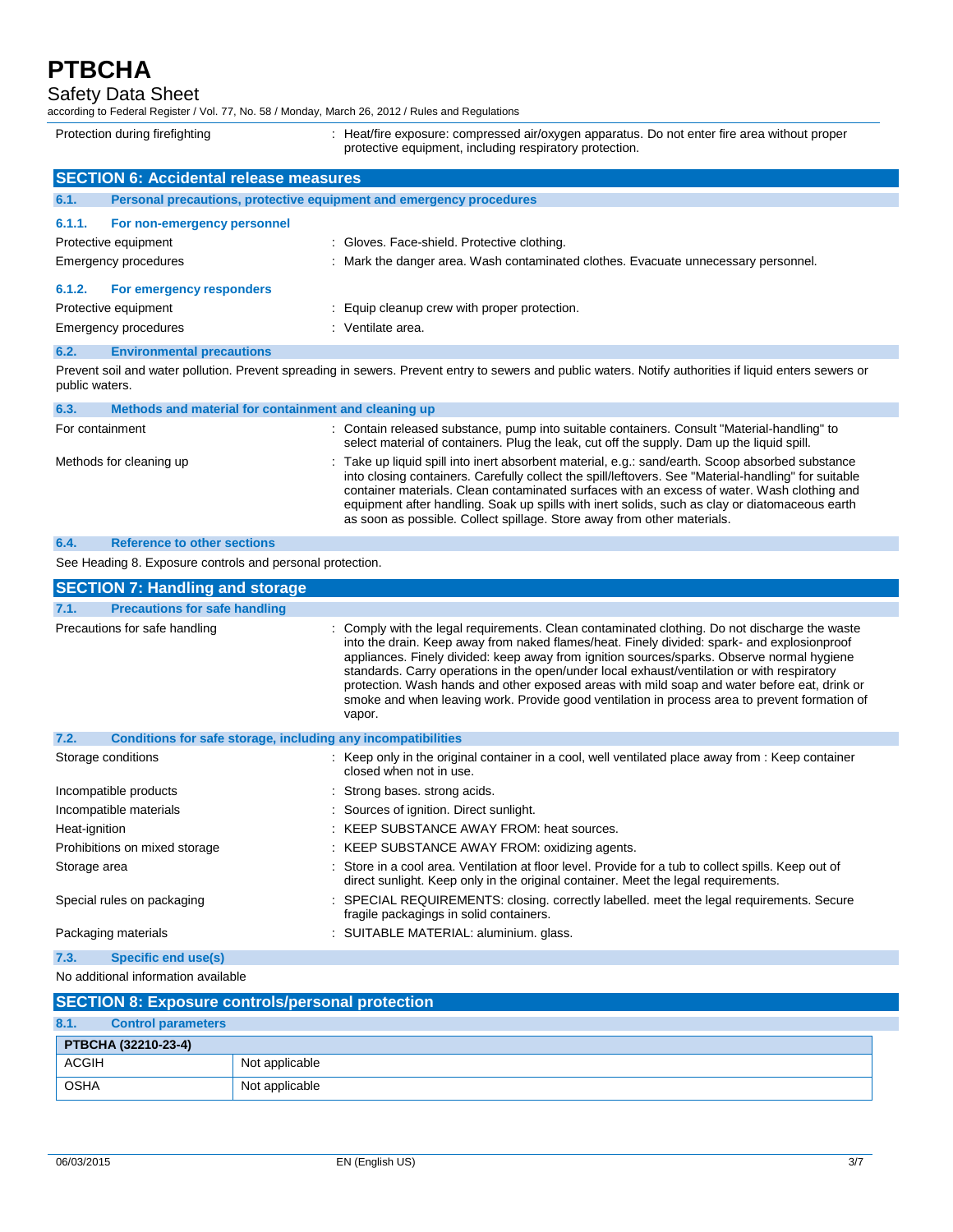Safety Data Sheet

according to Federal Register / Vol. 77, No. 58 / Monday, March 26, 2012 / Rules and Regulations

| 8.2.<br><b>Exposure controls</b>  |                                                                                                                                                                                  |
|-----------------------------------|----------------------------------------------------------------------------------------------------------------------------------------------------------------------------------|
| Personal protective equipment     | : Avoid all unnecessary exposure.                                                                                                                                                |
| Materials for protective clothing | : GIVE EXCELLENT RESISTANCE: No data available. GIVE GOOD RESISTANCE: No data<br>available. GIVE LESS RESISTANCE: No data available. GIVE POOR RESISTANCE: No data<br>available. |
| Hand protection                   | : Gloves. Wear protective gloves.                                                                                                                                                |
| Eye protection                    | : Face shield. Chemical goggles or safety glasses.                                                                                                                               |
| Skin and body protection          | : Protective clothing.                                                                                                                                                           |
| Respiratory protection            | : High gas/vapour concentration: gas mask with filter type A. Wear approved mask.                                                                                                |
| Other information                 | : When using, do not eat, drink or smoke.                                                                                                                                        |
|                                   |                                                                                                                                                                                  |

| <b>SECTION 9: Physical and chemical properties</b>            |                                                                                           |  |
|---------------------------------------------------------------|-------------------------------------------------------------------------------------------|--|
| 9.1.<br>Information on basic physical and chemical properties |                                                                                           |  |
| Physical state                                                | : Liquid                                                                                  |  |
| Appearance                                                    | : Liquid.                                                                                 |  |
| Color                                                         | : Colourless                                                                              |  |
| Odor                                                          | : Characteristic odour Fruity odour                                                       |  |
| Odor threshold                                                | : No data available                                                                       |  |
| pH                                                            | : 7(0.009%)                                                                               |  |
| pH solution                                                   | : 0.009%                                                                                  |  |
| Melting point                                                 | $: -50 °C$                                                                                |  |
| Freezing point                                                | : No data available                                                                       |  |
| Boiling point                                                 | : 246 °C                                                                                  |  |
| Flash point                                                   | : $102 °C$                                                                                |  |
| Relative evaporation rate (butyl acetate=1)                   | : No data available                                                                       |  |
| Flammability (solid, gas)                                     | : No data available                                                                       |  |
| <b>Explosion limits</b>                                       | : No data available                                                                       |  |
| <b>Explosive properties</b>                                   | : No data available                                                                       |  |
| Oxidizing properties                                          | : No data available                                                                       |  |
| Vapor pressure                                                | $: 0.067$ hPa                                                                             |  |
| Relative density                                              | : 0.94                                                                                    |  |
| Relative vapor density at 20 °C                               | : 6.8                                                                                     |  |
| Specific gravity / density                                    | : 937 kg/m <sup>3</sup>                                                                   |  |
| Molecular mass                                                | : 198.31 g/mol                                                                            |  |
| Solubility                                                    | : Insoluble in water.<br>Water: 0.009 g/100ml                                             |  |
| Log Pow                                                       | .4.8                                                                                      |  |
| Log Kow                                                       | : No data available                                                                       |  |
| Auto-ignition temperature                                     | : 390 °C                                                                                  |  |
| Decomposition temperature                                     | : No data available                                                                       |  |
| Viscosity                                                     | No data available                                                                         |  |
| Viscosity, kinematic                                          | No data available                                                                         |  |
| Viscosity, dynamic                                            | : No data available                                                                       |  |
| 9.2.<br><b>Other information</b>                              |                                                                                           |  |
| VOC content                                                   | $: 100 \%$                                                                                |  |
| Other properties                                              | : Gas/vapour heavier than air at 20°C. Slightly volatile. Substance has neutral reaction. |  |

|       | <b>SECTION 10: Stability and reactivity</b>      |  |  |  |
|-------|--------------------------------------------------|--|--|--|
| 10.1. | <b>Reactivity</b>                                |  |  |  |
|       | Upon combustion: CO and CO2 are formed.          |  |  |  |
| 10.2. | <b>Chemical stability</b>                        |  |  |  |
|       | Stable under normal conditions. Not established. |  |  |  |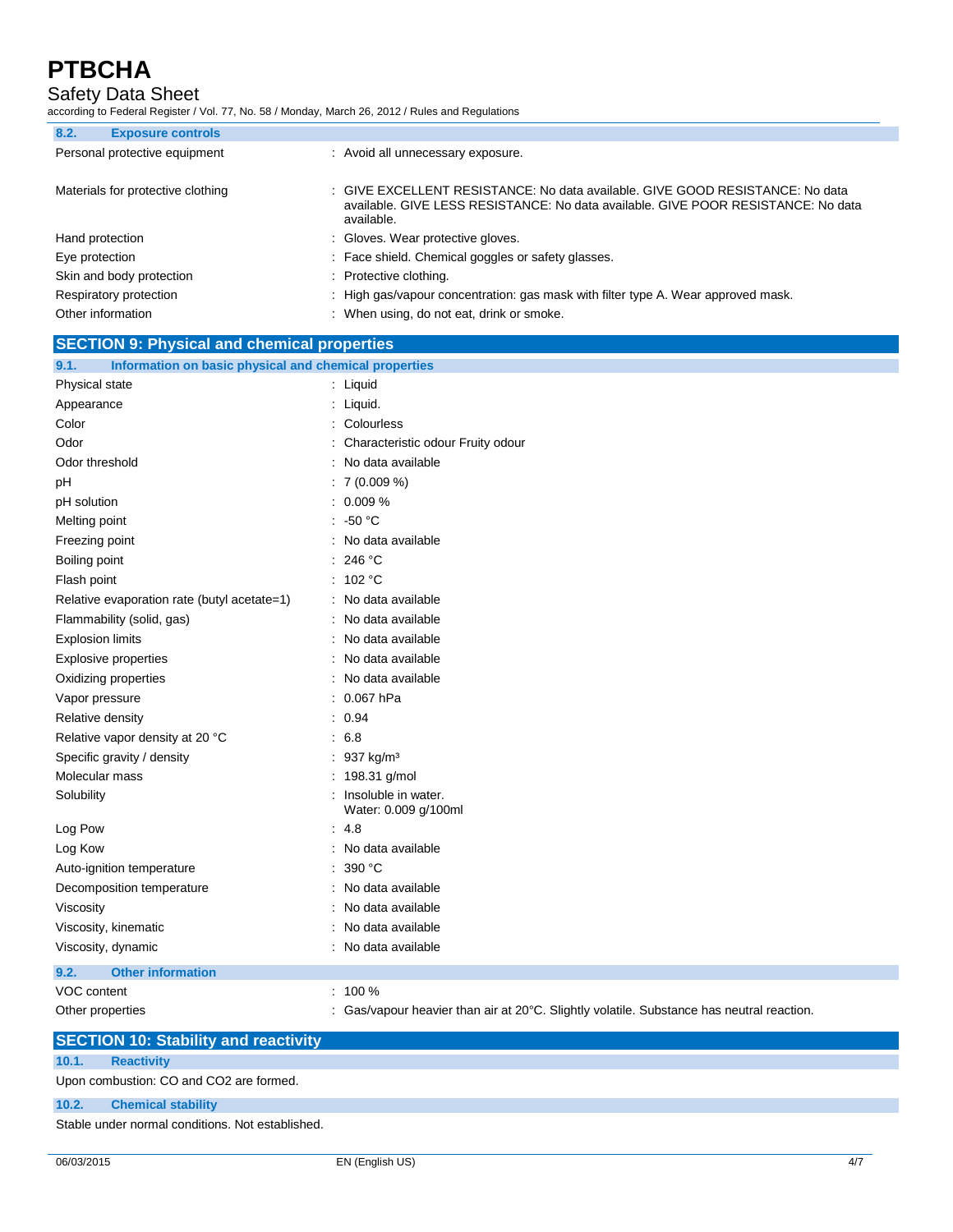### Safety Data Sheet

according to Federal Register / Vol. 77, No. 58 / Monday, March 26, 2012 / Rules and Regulations

| 10.3.            | <b>Possibility of hazardous reactions</b>            |
|------------------|------------------------------------------------------|
| Not established. |                                                      |
|                  |                                                      |
| 10.4.            | <b>Conditions to avoid</b>                           |
|                  | Direct sunlight. Extremely high or low temperatures. |
| 10.5.            | <b>Incompatible materials</b>                        |
|                  | strong acids. Strong bases.                          |
| 10.6.            | <b>Hazardous decomposition products</b>              |
|                  | fume. Carbon monoxide. Carbon dioxide.               |
|                  | <b>SECTION 11: Toxicological information</b>         |

### **11.1. Information on toxicological effects**

Acute toxicity **in the case of the contract of the contract of the contract of the contract of the contract of the contract of the contract of the contract of the contract of the contract of the contract of the contract of** 

| PTBCHA (32210-23-4)                                    |                                                                                                                    |
|--------------------------------------------------------|--------------------------------------------------------------------------------------------------------------------|
| LD50 oral rat                                          | 2000 mg/kg (Rat)                                                                                                   |
| LD50 dermal rabbit                                     | 2000 mg/kg                                                                                                         |
| Skin corrosion/irritation                              | : Not classified                                                                                                   |
|                                                        | pH: 7 (0.009 %)                                                                                                    |
| Serious eye damage/irritation                          | : Not classified                                                                                                   |
|                                                        | pH: 7 (0.009 %)                                                                                                    |
| Respiratory or skin sensitization                      | : May cause an allergic skin reaction.                                                                             |
| Germ cell mutagenicity                                 | : Not classified                                                                                                   |
| Carcinogenicity                                        | Not classified                                                                                                     |
| Reproductive toxicity                                  | : Not classified                                                                                                   |
| Specific target organ toxicity (single exposure)       | : Not classified                                                                                                   |
| Specific target organ toxicity (repeated<br>exposure)  | : Not classified                                                                                                   |
| Aspiration hazard                                      | : Not classified                                                                                                   |
| Potential Adverse human health effects and<br>symptoms | : Based on available data, the classification criteria are not met.                                                |
| Symptoms/injuries after inhalation                     | EXPOSURE TO HIGH CONCENTRATIONS: Irritation of the respiratory tract. Irritation of the<br>nasal mucous membranes. |
| Symptoms/injuries after skin contact                   | : Tingling/irritation of the skin.                                                                                 |
| Symptoms/injuries after eye contact                    | : Irritation of the eye tissue.                                                                                    |

| <b>SECTION 12: Ecological information</b>     |                                                                                         |
|-----------------------------------------------|-----------------------------------------------------------------------------------------|
| 12.1.<br><b>Toxicity</b>                      |                                                                                         |
| Ecology - general                             | : Dangerous for the environment.                                                        |
| Ecology - air                                 | : Not classified as dangerous for the ozone layer (Regulation (EC) No 1005/2009).       |
| Ecology - water                               | : Water pollutant (surface water). Harmful to fishes. Toxic to invertebrates (Daphnia). |
| PTBCHA (32210-23-4)                           |                                                                                         |
| LC50 fish 1                                   | 15.5 mg/l (48 h; Leuciscus idus; Static system)                                         |
| EC50 Daphnia 1                                | 9.6 mg/l (24 h; Daphnia magna)                                                          |
| 12.2.<br><b>Persistence and degradability</b> |                                                                                         |
| PTBCHA (32210-23-4)                           |                                                                                         |
| Persistence and degradability                 | Not established.                                                                        |
| 12.3.<br><b>Bioaccumulative potential</b>     |                                                                                         |
| PTBCHA (32210-23-4)                           |                                                                                         |
| Log Pow                                       | 4.8                                                                                     |
| Bioaccumulative potential                     | Not established.                                                                        |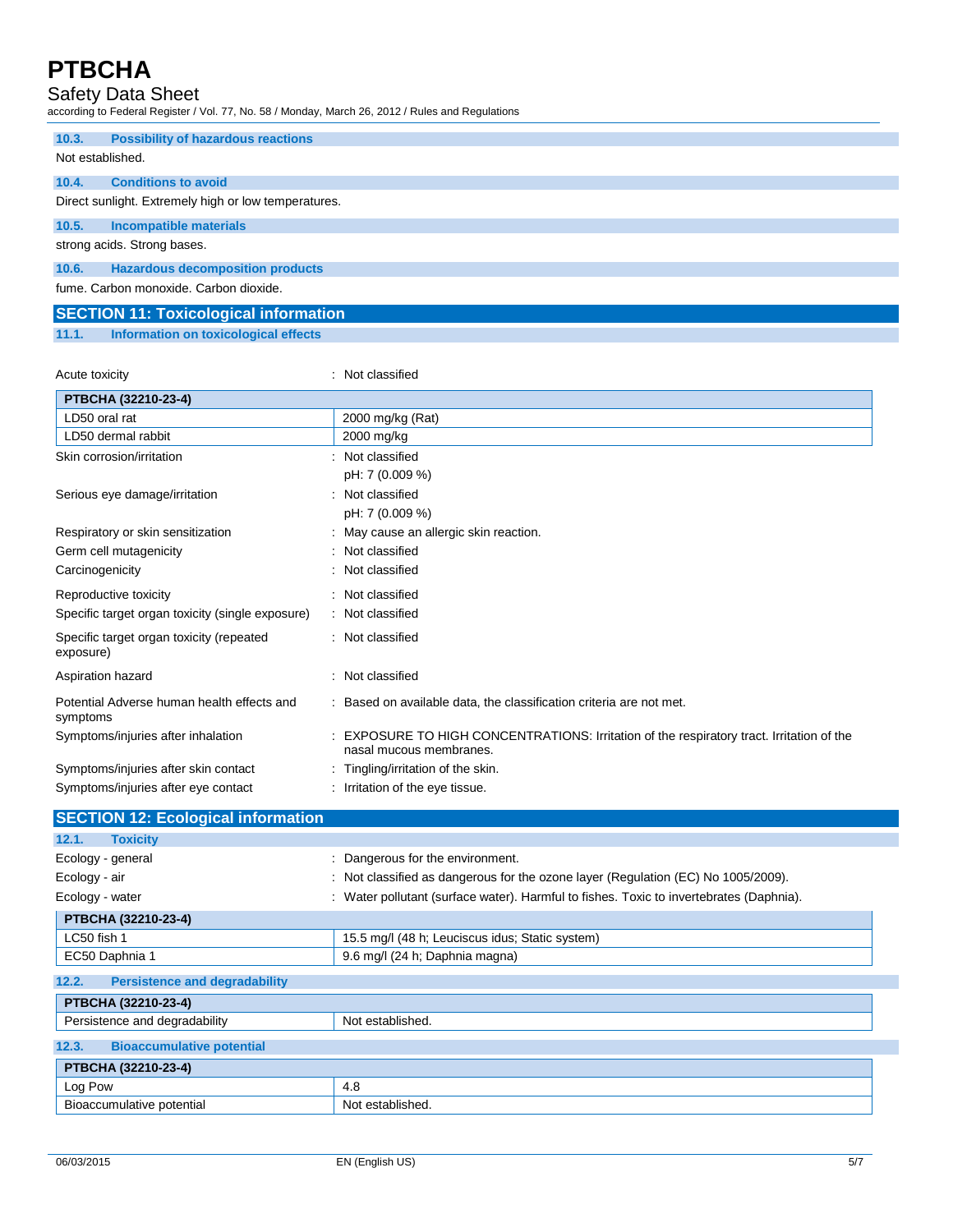### Safety Data Sheet

according to Federal Register / Vol. 77, No. 58 / Monday, March 26, 2012 / Rules and Regulations

### **12.4. Mobility in soil**

No additional information available

### **12.5. Other adverse effects**

Other information **in the environment.** Avoid release to the environment. **SECTION 13: Disposal considerations**

| <b>Waste treatment methods</b><br>13.1.                                                                                                                                                                                                                                                                                                                                                                                                                       |                                                                                                                                                                                                                                                                                                                                                                                                                                                                                                                                                                                                                                                                                                                             |
|---------------------------------------------------------------------------------------------------------------------------------------------------------------------------------------------------------------------------------------------------------------------------------------------------------------------------------------------------------------------------------------------------------------------------------------------------------------|-----------------------------------------------------------------------------------------------------------------------------------------------------------------------------------------------------------------------------------------------------------------------------------------------------------------------------------------------------------------------------------------------------------------------------------------------------------------------------------------------------------------------------------------------------------------------------------------------------------------------------------------------------------------------------------------------------------------------------|
| Waste disposal recommendations                                                                                                                                                                                                                                                                                                                                                                                                                                | : Remove waste in accordance with local and/or national regulations. Hazardous waste shall not<br>be mixed together with other waste. Different types of hazardous waste shall not be mixed<br>together if this may entail a risk of pollution or create problems for the further management of<br>the waste. Hazardous waste shall be managed responsibly. All entities that store, transport or<br>handle hazardous waste shall take the necessary measures to prevent risks of pollution or<br>damage to people or animals. Remove to an authorized incinerator equipped with an<br>afterburner and a flue gas scrubber with energy recovery. Dispose in a safe manner in<br>accordance with local/national regulations. |
| Additional information                                                                                                                                                                                                                                                                                                                                                                                                                                        | : Hazardous waste according to Directive 2008/98/EC.                                                                                                                                                                                                                                                                                                                                                                                                                                                                                                                                                                                                                                                                        |
| Ecology - waste materials                                                                                                                                                                                                                                                                                                                                                                                                                                     | : Avoid release to the environment.                                                                                                                                                                                                                                                                                                                                                                                                                                                                                                                                                                                                                                                                                         |
| $\overline{\mathbf{A}}$ $\overline{\mathbf{B}}$ $\overline{\mathbf{A}}$ $\overline{\mathbf{B}}$ $\overline{\mathbf{A}}$ $\overline{\mathbf{B}}$ $\overline{\mathbf{B}}$ $\overline{\mathbf{A}}$ $\overline{\mathbf{B}}$ $\overline{\mathbf{A}}$ $\overline{\mathbf{B}}$ $\overline{\mathbf{A}}$ $\overline{\mathbf{B}}$ $\overline{\mathbf{A}}$ $\overline{\mathbf{B}}$ $\overline{\mathbf{A}}$ $\overline{\mathbf{B}}$ $\overline{\mathbf{A}}$ $\overline{\$ |                                                                                                                                                                                                                                                                                                                                                                                                                                                                                                                                                                                                                                                                                                                             |

## **SECTION 14: Transport information**

| <b>Department of Transportation (DOT)</b> |                                           |
|-------------------------------------------|-------------------------------------------|
| In accordance with DOT                    |                                           |
| Not regulated for transport               |                                           |
| <b>Additional information</b>             |                                           |
| Other information                         | : No supplementary information available. |

### **ADR**

| Transport document description            | UN 3082 ENVIRONMENTALLY HAZARDOUS SUBSTANCE, LIQUID, N.O.S., 9, III, (E) |
|-------------------------------------------|--------------------------------------------------------------------------|
| Packing group (ADR)                       | : III                                                                    |
| Class (ADR)                               | : 9 - Miscellaneous dangerous substances and articles                    |
| Hazard identification number (Kemler No.) | $\therefore$ 90                                                          |
| Classification code (ADR)                 | M6                                                                       |
| Hazard labels (ADR)                       | : 9 - Miscellaneous dangerous compounds                                  |
|                                           |                                                                          |

90

3082

Orange plates in the set of the set of the set of the set of the set of the set of the set of the set of the set of the set of the set of the set of the set of the set of the set of the set of the set of the set of the set

Tunnel restriction code (ADR) : E Limited quantities (ADR) : 5l Excepted quantities (ADR) : E1

#### **Transport by sea**

| UN-No. (IMDG) | : 3082    |
|---------------|-----------|
| Class (IMDG)  | $: 9 - M$ |
| $EmS-No.$ (1) | : F-A     |
| MFAG-No       | : 171     |
| $EmS-No.$ (2) | : S-F     |
|               |           |

### **Air transport**

UN-No. (IATA) : 3082

: 9 - Miscellaneous dangerous compounds